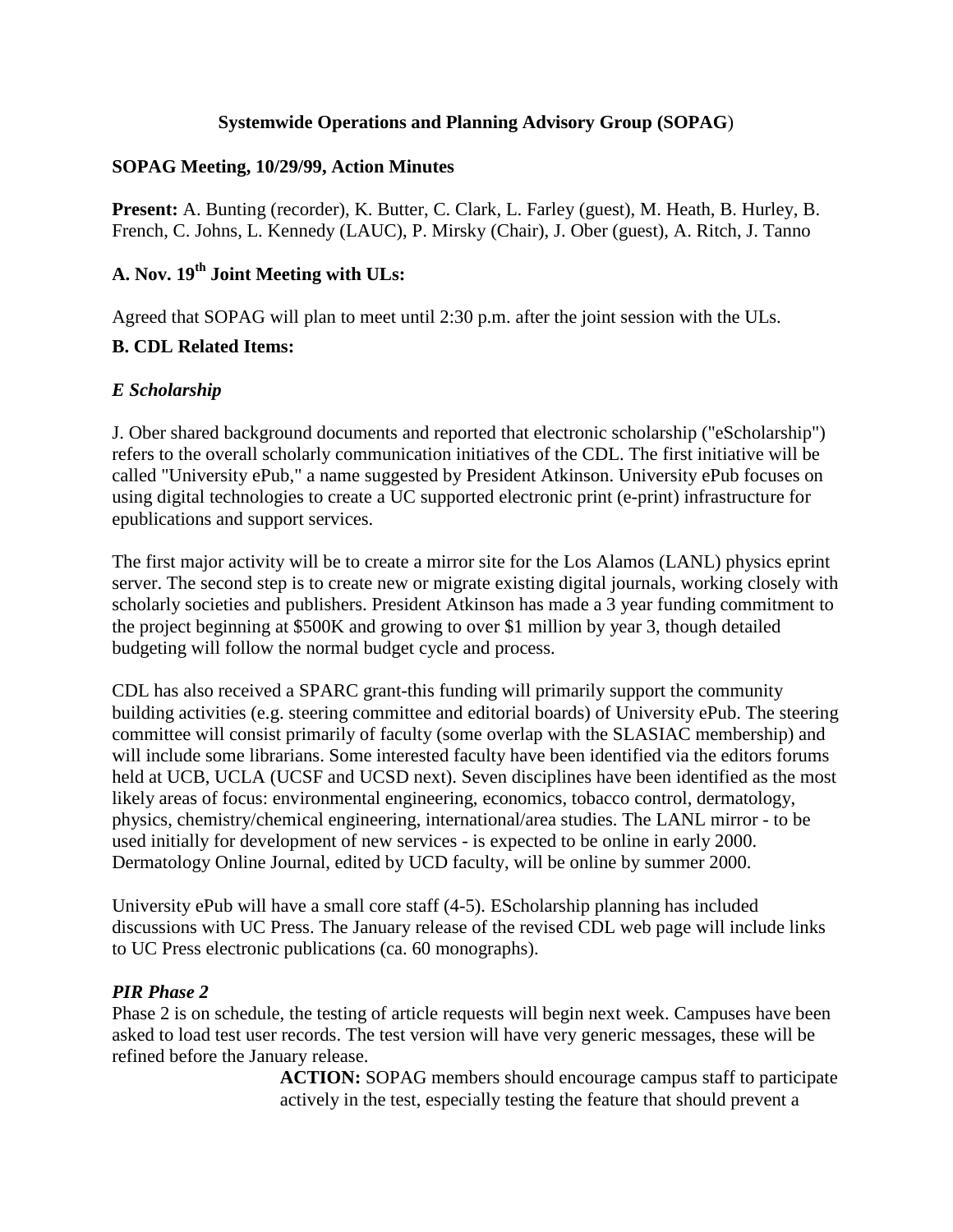request from going through if a campus has an electronic version of a journal.

### *CDL OPAC RFP Steering Committee*

Farley reported that the recent meeting of this committee went very well. Goal is to have the RFP drafted by March 2000 (later than in original charge). The RFP will provide for the possibility of selecting two vendors (one for the MELVYL catalog, another for the A&I databases). Committee plans to hold sessions on each campus between Nov. 15 and Jan. 15. It will be a challenge to develop succinct and clear documentation for these sessions. L. Kennedy noted that it is very important to make clear why CDL needs to replace the MELVYL system—these reasons are not widely understood. "Sacred cows" need to be examined and discussed to determine the functional capabilities they represent. Sessions with faculty are also planned; each committee member has been charged with determining the best approach for his/her campus. SOPAG noted that discussion of the RFP process would be a good agenda item for the ULs joint meeting with UCOL, that is usually held in Feb/March. SOPAG was asked how/if it will involve its groups in the review/discussion of the draft RFP; it was agreed that the ACGs will be consulted.

> **ACTION:** Mirsky will alert the ACGs that they will be asked to comment on the draft RFP, emphasizing that a short response deadline will probably be necessary. SOPAG members on the steering committee (Clark, Hurley, Tanno) will insure that the timetable for the RFP review will take into account consultation with the ACGs. Mirsky will suggest to the ULs that discussion of the RFP process would be a good agenda item for the ULs joint meeting with UCOL.

### *January Release of CDL Web Revisions*

Farley noted that the staff section of the CDL web (http://www.cdlib.org/libstaff/jan2000/) provides detailed information on what will be included in the January release, along with timelines. The tests of Searchlight and Alexandria have been delayed until Nov.  $15<sup>th</sup>$ .

> **ACTION:** SOPAG members should encourage campus testing of the new features of the CDL web, and provide feedback.

#### *Communication*

Farley was concerned that the recent request for input on CDL Directory vocabulary from some selector groups had created a number of questions and concerns from librarians. Kennedy noted that this was discussed at the LAUC Board and that the concerns centered around insufficient understanding of the rationale of the request, timing of the request, and the amount of time allowed for feedback. Despite the CDL forums, there is still lack of understanding of the relationship of the CDL Directory to the MELVYL catalog. We probably need an educational session to review the environment (e.g. coexistence of the web directories/catalogs and our other online catalogs) in which we are now operating. SOPAG members noted that an effective communication process for CDL, SOPAG, and within campus libraries has been difficult to achieve. Even though the CDL web has a great deal of information that can provide the background to issues under discussion, many individuals have not developed a practice of checking it when questions arise. Email communication is often overwhelming, so messages are deleted after cursory reading.

> **ACTION:** Kennedy will ask LAUC what steps it can take to assist with communication. Campuses should also consider what could be done locally.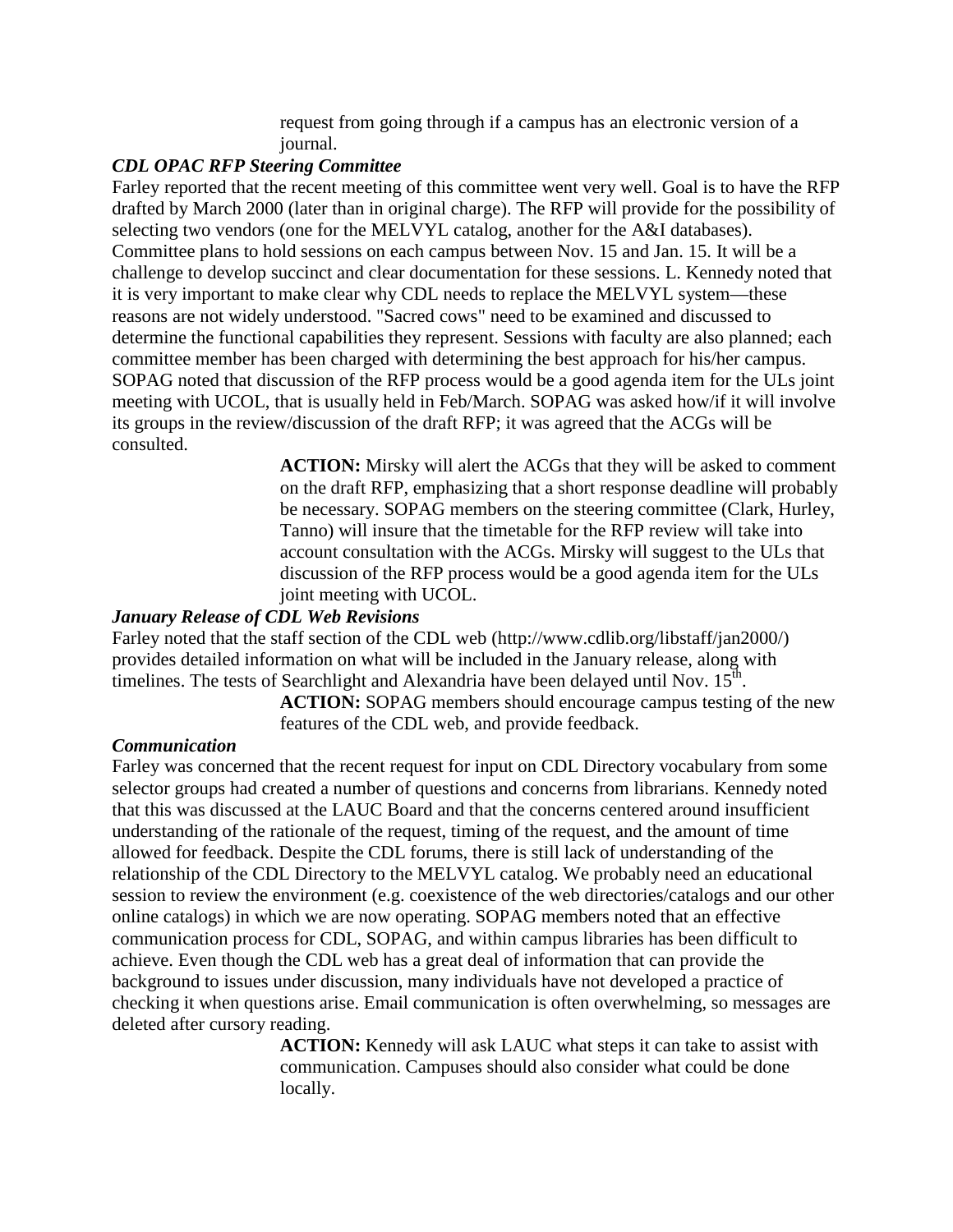#### *Government Information Initiative*

The latest version of the report was sent to the ACGs for comment. The agenda for the Nov. 19<sup>th</sup> ULs/SOPAG joint meeting has one hour reserved for discussion of this report. SOPAG recommended that the Executive Summary be revised to make it clearer that federal documents are included in several of the recommended initiatives; that the proposal to develop an interface to the CD-ROMs does not involved mounting them on a jukebox; and that the data archive can serve as a springboard for handling federal datasets. French will be prepared to provide a five minute background review for the ULs on Nov.  $19<sup>th</sup>$ .

> **ACTION:** Each SOPAG member should meet with their ULs prior to the Nov.  $19<sup>th</sup>$  meeting to review the report and convey the strong enthusiasm that SOPAG and the government document librarians have for these initiatives. Each campus should also rank the initiatives in priority order. French will insure that the Executive Summary is rewritten in time for distribution prior to the meeting.

# **C. Task Force on Collaborative Strategies for Archiving of Print in the Digital Environment**

SOPAG reviewed the charge to this committee is to develop a plan for archiving the print so that discussion of the issues related to canceling print can take place in other forums with the knowledge that print backup will exist. Additional comments on the draft report included: taking into account national preservation efforts (e.g. CRL, NLM) and recasting the section on ownership to focus on access and identifying these journal titles as "designated archival resources" that will be available to all campuses. The report to the ULs on Nov.  $19<sup>th</sup>$  will be only an update on the progress to date; the draft report is not ready for their review.

SOPAG agreed that Santa Cruz's questions/suggestions concerning long-term loans of materials stored in the RLFs should be the purview of the RLF boards, as they related primarily to access policies for materials in the RLFs.

> **ACTION:** Johns will provide feedback to the TF on the SOPAG discussions/suggestions. Ritch will contact the directors of the RLFs to ascertain current policies related to long-term loans of RLF materials. If policy changes are needed to meet Santa Cruz's needs, these will be referred to the appropriate RLF board.

#### **D. CDL Joint Steering Committee on Shared Collections**

French reviewed the history of the relationship between the STIC Task Force (appointed before the CDL existed), the JSC, and CDC. French, Starr (chair of STIC TF), and the JSC concur that it is time to disband the STIC Task Force and subsume its work within the JSC. The STIC TF's work of establishing priorities for STIC and consulting with faculty is completed. The CDL will appoint an additional member to the JSC to represent the sciences. JSC recommended retaining the STIC liaisons on each campus; SOPAG recommended that the liaisons be disbanded in favor of communicating with the two science selector groups (health sciences; science & engineering). SOPAG noted that campus CDOs will have increased responsibility for communicating to science selectors on their campuses as a result of disbanding STIC TF.

French reported on the upcoming Nov.  $9<sup>th</sup>$  JSC sponsored meeting at UCI on Negotiating for Multi-campus License Agreements in the Humanities and Social Sciences. She apologized for